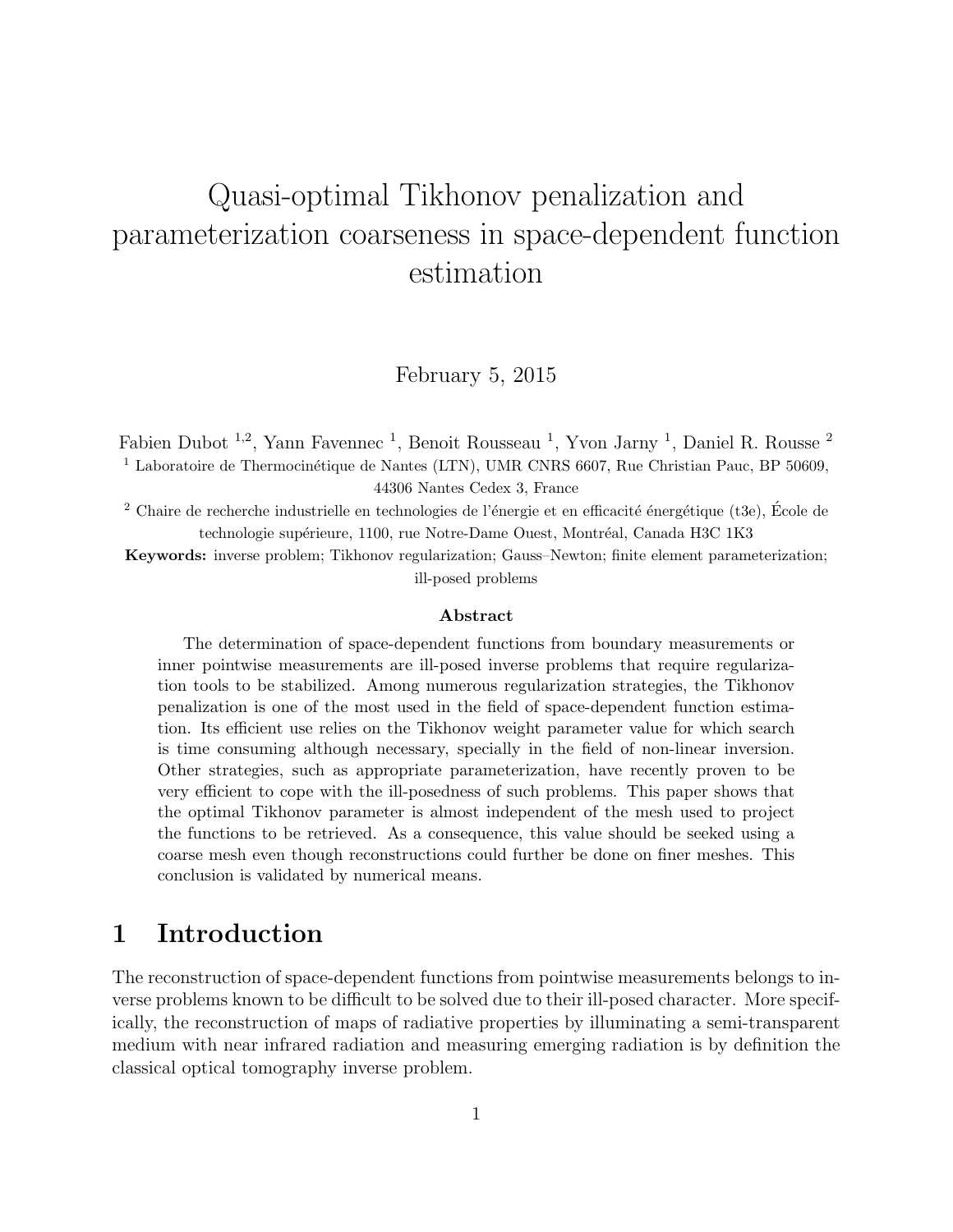From a mathematical point of view, within the diffuse approximation framework in the frequency domain [1], the geometry  $(D)$  being fixed, the total inward flux (I) of the amplitude modulated diffuse source at the frequency  $\nu$  being known as well as the speed of light (c) in the medium, the knowledge of the space-dependent absorption  $(\kappa)$  and reduced scattering  $(\sigma)$  coefficients is sufficient to simulate the photon density distribution  $(\varphi)$  in each location of the computational domain. Such modeling is the forward problem which is known to be well-posed mathematically.

Contrarily, the reconstruction of physical properties from the knowledge of photon density on sensors constitutes an inverse problem. Unfortunately, such a problem is ill-posed in the sense of Hadamard [11]. Hence, regularization must be used to stabilize the solution. Several regularization tools have been introduced in the field of optical tomography these last decades, among which, the use of appropriate control space parameterization [10, 3, 7, 2]. Dealing with matrix-based inversion, the Tikhonov regularization method, which is a popular method, consists in adding a penalization term to the cost function to be minimized; this method actually relies on a weight parameter that is to be determined very carefully since: (i) under-regularization leads to small cost functions at the end but at the price of highly fluctuating property maps; and (ii) over-regularization leads to stable property maps around priors, leading to biased solutions [18].

In the following, the optimal Tikhonov parameter,  $\vartheta^*$ , is defined as the one that minimizes the distance between the actual solution and the noise-free solution. This distance can be computed with  $E(\vartheta) = \frac{\|\gamma_{\vartheta} - \bar{\gamma}\|}{\|\bar{\gamma}\|}$ , where  $\vartheta$  is the Tikhonov parameter,  $\gamma_{\vartheta}$  is the solution given for the Tikhonov parameter  $\vartheta$ ,  $\bar{\gamma}$  is the exact solution, and  $\|\cdot\|$  is a norm. The point is that one cannot, in practice, compute the optimal Tikhonov parameter,  $\bar{\gamma}$ being unknown. However, numerous heuristic methods have been introduced to compute quasi-optimal Tikhonov parameters. Some methods use the assumed to be known standard deviation such as in the discrepancy principle [18, 9]. Others [8, 12, 19] use less information about the noise properties, such as for instance the Generalized Cross Validation (GCV), or even no information about the noise level present in the system, such as the well known and controversial L-curve. The methods used to find the optimal Tikhonov parameter or at least a quasi-optimal parameter is beyond of the scope of this paper. Moreover, even though methods that do not use error informations are widely used for solving practical problems in various engineering areas, let us recall that in general the L-curve method for instance, because it does not rely on any noise information, is, as shown by [26, 25], not convergent and introduces a nonremovable bias.

The remainder of the paper will show that the optimal Tikhonov parameter is almost independent of the mesh coarsening used for the parameterization. This assertion is demonstrated theoretically and verified numerically based on two different under-determined inverse problems of space-dependent function estimation: a linear inverse heat conduction problem of flux estimation and a non-linear diffuse optical tomography problem. The studies are performed on synthetic data and therefore the errors on reconstructions could be calculated. For this reason one can somehow consider that the proposed approach is heuristic.

Before dealing with the non-linear inverse problem of diffuse optical tomography (which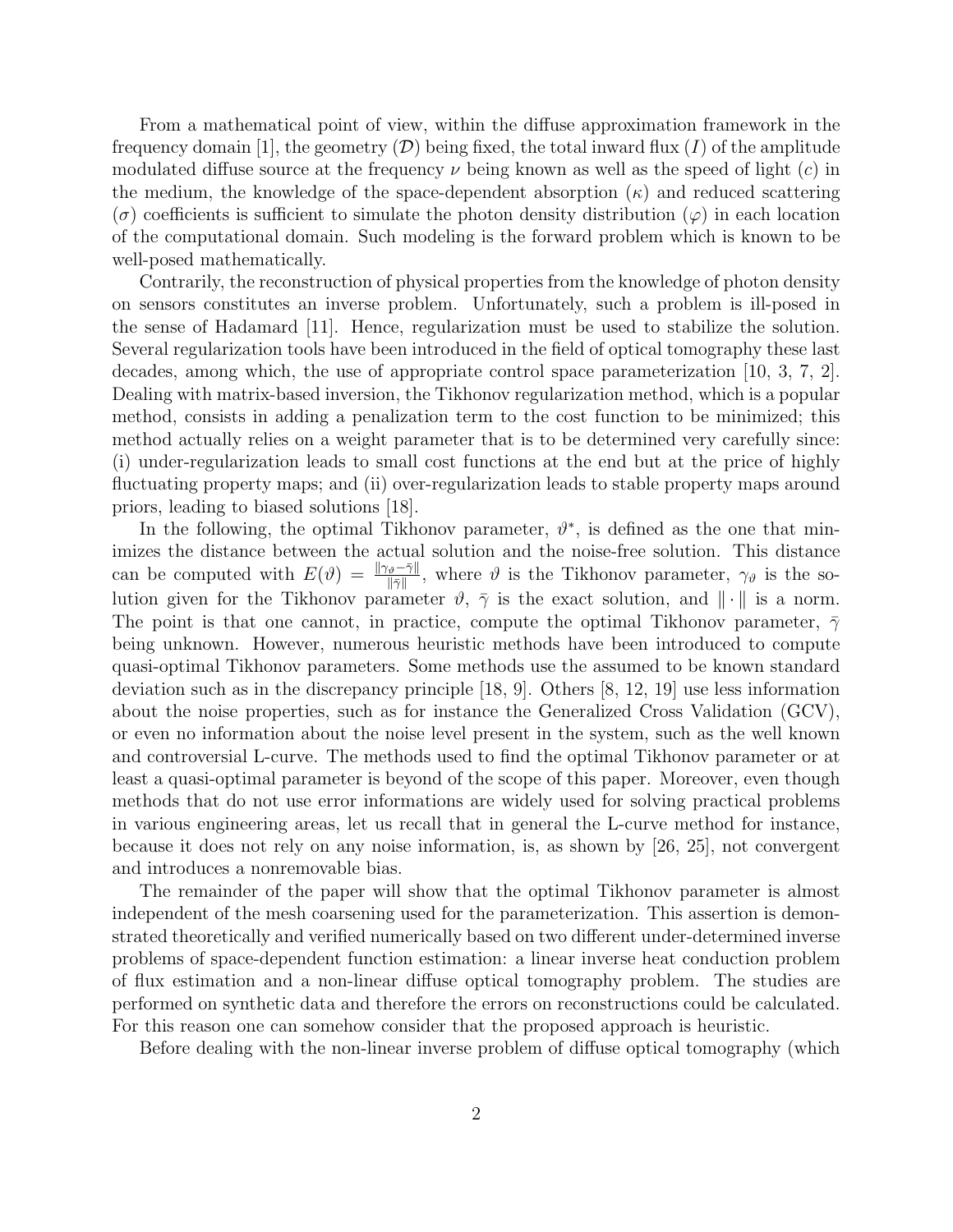is the main objective of this paper), a steady-state two-dimensional inverse heat conduction problem of space-dependent heat flux estimation is dealt with in section 2. Such inverse problem has recently been studied [14, 22, 6, 15]. This space-dependent heat flux estimation problem is highly different from the diffuse optical tomography problem because: (i) it deals with a different physics: heat conduction; (ii) measurements are performed within the domain rather than on a boundary; (iii) the heat flux on a boundary is the function to be retrieved rather than physical properties within the medium; and (iv) the forward problem is linear with respect to the coefficients involved in the space-dependent finite element heat flux parameterization. The interest of this first study is above all to illustrate that the quasiindependence of the optimal Tikhonov parameter with the control space parameterization is found in a less heuristic way since only measurement errors are used in the whole process. Indeed, the determination of the Tikhonov parameter can be performed straightforwardly through the knowledge of measurement errors only. In this case, the discrepancy principle is the major recipe to compute the parameters involved in the space-dependent heat flux parameterization. It is known that this method gives satisfactory results and other methods found in literature may give a Tikhonov parameter closer to the optimal one [8, 12, 19] but such consideration is out of the scope of this paper. Moreover, the statement of this article is also validated on this linear inverse problem in the sense of the optimal Tikhonov parameter  $\vartheta^*$  previously defined as arg min  $E(\vartheta)$ .

Section 3 deals with the nonlinear diffuse optical tomography problem. The forward model of light propagation in a highly diffuse medium is first presented along with the inverse problem settings. First and second order cost function derivatives used afterwards in optimization are then detailed. The finite element parameterization of, on one side, the state and its derivative and, on the other side, the properties to be retrieved, are presented. The optimization is then written down based on the proposed finite dimensional control space. This section then presents the most usual Tikhonov regularization and proves that, under some weak hypothesis, the optimal Tikhonov parameter is quasi-independent of the dimension of the control space. A numerical verification is performed on the non-linear diffuse optical tomography problem based on the theoretical demonstration.

Overall, the conclusion is that, when dealing with non-linear inverse problems demanding heavy computational time, the determination of the Tikhonov parameter, whatever the method chosen among those of [24] for instance, should be preferably built using a highly coarse mesh in order to lower computational time.

## 2 Space-dependent heat flux estimation

#### 2.1 Problem statement

In this first study, a linear steady-state two-dimensional inverse heat conduction problem is considered to illustrate the quasi-independence of the Tikhonov parameter with mesh coarsening used for the finite element projection of the quantity of interest. In the present case already studied in different contexts [14, 22, 6, 15], a space-dependent heat flux on a part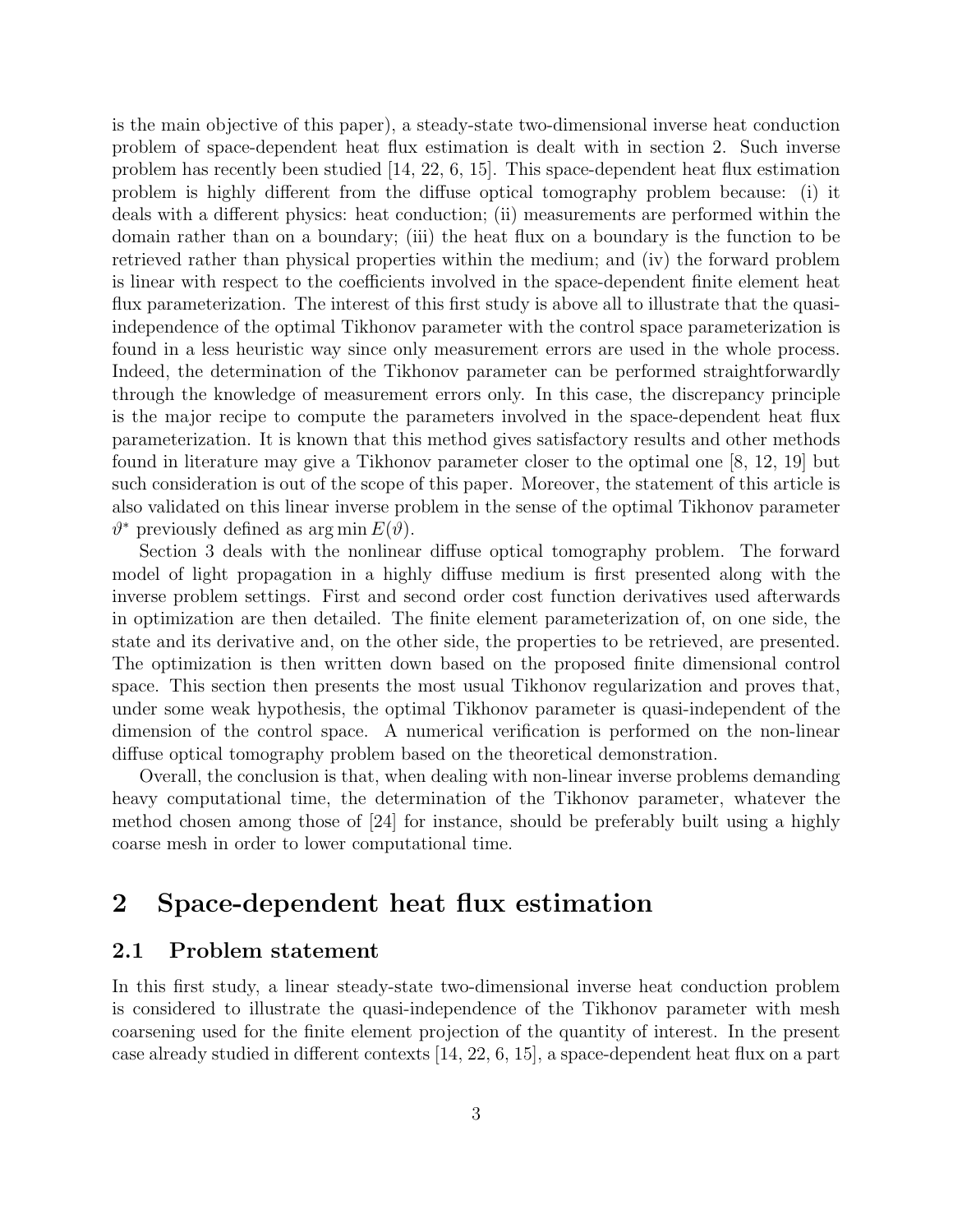of the boundary is to be retrieved from pointwise measurements within a bounded domain  $\mathcal{D} = [0, 1]^2$ . This application is treated first because of its simplicity: as a matter of fact, the response being linear with respect to the input flux [15], the cost function to be minimized is purely quadratic, and specific tools such as the singular value decomposition coupled with the maximum discrepancy principle [18, 9] can be used to compute straightforwardly a quasioptimal Tikhonov parameter. In this case, one can speak of "Tikhonov parameter found according to the discrepancy principle". It is shown elsewhere [19] that this quasi-optimal Tikhonov parameter is likely to be close to the optimal one.

Homogeneous steady-state heat conduction without source term but with mixed boundary conditions is described such that:

$$
\begin{cases}\n-\Delta T = 0 & (x_1, x_2) \in \mathcal{D} = ]0, 1[\times]0, 1[ \\
T = 0 & x_1 = 0 \\
\nabla T \cdot \mathbf{n} = 0 & x_2 = 0 \text{ and } x_2 = 1 \\
-\lambda \nabla T \cdot \mathbf{n} = \varphi & x_1 = 1\n\end{cases}
$$
\n(1)

where T is the temperature,  $\lambda$  is the thermal conductivity and  $\varphi$  is a space-dependent heat flux. The forward problem consists in solving eq. (1) for T assuming  $\lambda$  and  $\varphi(x_2)$  are known. In contrast, the inverse problem consists in estimating the space-dependent heat flux  $\varphi(x_2)$ on the basis of suitable measurement data  $\tilde{T}^l$  in  $\mathcal{D}$ , under the assumption that the value of  $\lambda$  is known.

Let us consider k inner pointwise measurements  $(x_1^l, x_2^l)$ ,  $l = 1, \dots, k$ . Discrepancies between predictions  $T^l = T(x_1^l, x_2^l)$  and associated measurements  $\tilde{T}^l$ ,  $l = 1, \dots, k$ , are integrated to the cost function:

$$
j_{\vartheta}(\varphi) = \mathcal{J}(T) + \mathcal{J}^+(\varphi) = \left\|T - \breve{T}\right\|_{\mathbb{R}^k}^2 + \vartheta \left\|\phi\right\|_{\mathbb{R}^\Xi}^2 \tag{2}
$$

with  $||a||_{\mathbb{R}^k}^2 = \sum_{l=1}^k a_l^2$  and  $||a||_{\mathbb{R}^k}^2 = \sum_{l=1}^k a_l^2$ .  $\vartheta$  is the Tikhonov parameter to be searched according to the noise level  $\epsilon$ .  $\phi$  is the vector obtained after finite element parameterization of the heat flux  $\varphi$ , that is  $\varphi(x_2) = \sum_{l=1}^{\Xi} \Theta_l(x_2) \varphi(x_{2l}) = \sum_{l=1}^{\Xi} \Theta_l(x_2) \phi_l$  where  $(\Theta_l)_{l=1}^{\Xi}$  is a finite element basis of [0, 1]. The singular value decomposition of the matrix  $A: \phi \in \mathbb{R}^{\mathbb{Z}} \mapsto T \in \mathbb{R}^k$ such that  $A = W\Lambda V^t$ , enables us to rewrite the cost function such that:

$$
j_{\vartheta}(\xi) = \left\| \Lambda \xi - \breve{\xi} \right\|_{\mathbb{R}^k}^2 + \vartheta \left\| \xi \right\|_{\mathbb{R}^{\Xi}}^2 \tag{3}
$$

where  $\xi = V^t \phi$  and  $\check{\xi} = W^t \check{T}$ . With such a decomposition, the solution of  $\xi_{\vartheta}^* = \arg \min j_{\vartheta}(\xi)$ is given in terms of singular values of A,  $(\eta_i)_{i=1}^{\Xi}$ :

$$
\xi_{\vartheta_i}^* = \frac{\eta_i \breve{\xi}_i}{\eta_i^2 + \vartheta} \quad \forall i = 1, \cdots, \Xi
$$
\n(4)

On the other hand, the discrepancy principle leads to determine  $\xi^*_{\vartheta}$  such that:

$$
\left\| \Lambda \xi_{\vartheta}^* - \breve{\xi} \right\|_{\mathbb{R}^k}^2 = \epsilon^2 \tag{5}
$$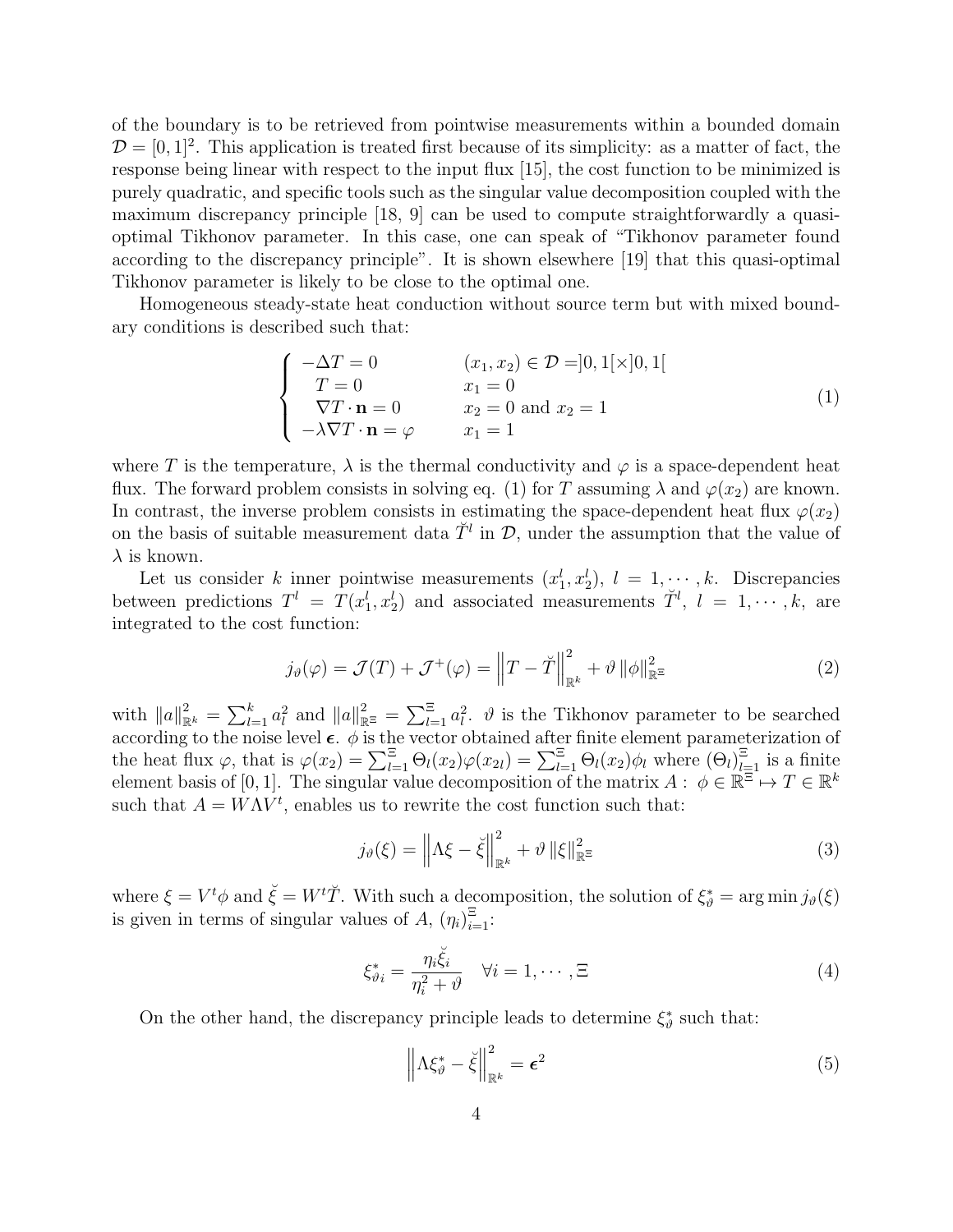where  $\epsilon$  is the sum of variances of noise on all sensors, i.e.  $\epsilon^2 = \sum_{l=1}^k \epsilon_l^2$ . Combining this latter relationship with eq. (4) leads to determine the quasi-optimal tikhonov parameter found according to the dicrepancy principle,  $\vartheta_{dp}^*$  solution of:

$$
R(\vartheta_{\rm dp}^*) = \sum_{i=1}^k \left( \frac{\vartheta_{\rm dp}^* \breve{\xi}_i}{\eta_i^2 + \vartheta_{\rm dp}^*} \right)^2 - \epsilon^2 = 0 \tag{6}
$$

#### 2.2 Numerical results

The numerical study shows that the solution of eq. (6) is almost independent of the dimension Ξ used in the parameterization of the flux. To do so, let the synthetic data be generated with the flux  $\bar{\varphi}(x_2) = \varphi_0 \left( \sin \left( \frac{\pi x_2}{2} \right) \right)$  $(\frac{x_2}{2})-1$ ,  $\varphi_0 = -10^4$  W/m<sup>2</sup> and the thermal conductivity  $\lambda = 30$  W/m K. Five pointwise temperature measurements ( $k = 5$ ) are performed at locations  $x_1 = 0.9$ , and  $x_2 = 0.1$ , 0.3, 0.5, 0.7 and 0.9. The data is then perturbated according to a Gaussian white noise with variance  $\epsilon_l^2$  ranging from  $10^{-4}$  to  $10^{-1}$  K<sup>2</sup>,  $\forall l = 1, \dots, k$ , yielding to T. The finite element method is used to solve the forward problem eq. (1) based on a regular mesh of the bounded domain  $\mathcal D$  and a discretization of the temperature  $T$  with Lagrange  $P_1$  elements. The regular grid associated to D is chosen sufficiently fine to ensure that errors due to the approximation method are negligible when compared to measurement errors. The basis functions  $(\Theta_l)_{l=1}^{\Xi}$  used in the parameterization of the unknown flux  $\varphi$  are also continuous first order Lagrange functions, i.e. linear functions per element satisfying  $\Theta_l(x_{2p}) = 1$  if and only if  $p = l$ .

Table 1 presents the quasi-optimal Tikhonov parameter  $\vartheta_{dp}^*$  for several uniform Lagrange parameterizations with  $\Xi$  ranging from 7 to 25, and several variances of noise in the data, from  $\epsilon_l^2 = 10^{-4}$  to  $\epsilon_l^2 = 10^{-1}$ . It is seen that, for a given level of noise, the Tikhonov parameter  $\vartheta_{\rm dp}^*$  depends only very slightly on the flux discretization. The small fluctuations that remain may come from all numerical approximations: finite element computations to build the state matrix A, the singular value decomposition  $W\Lambda V^t = A$  and the numerical optimization when solving the non-linear problem eq. (6),  $\vartheta_{dp}^* = \arg \min R(\vartheta_{dp})$ . Moreover, it is worth noting the linear dependency of  $\vartheta_{dp}^*$  with the noise variance  $\epsilon_l^2$  (Table 1).

Figure 1 presents the distance from the actual solution to the expected target distribution,  $E(\vartheta) = \frac{\|\varphi_{\vartheta} - \bar{\varphi}\|}{\|\bar{\varphi}\|}$ , as a function of the Tikhonov parameter  $\vartheta$ , for the variance noise  $\epsilon_l = 10^{-3}$ , ∀l. The norm was chosen to be defined as  $\|\varphi\| = \left(\int_{x_1=1} \varphi^2 \, dx_2\right)^{\frac{1}{2}}$ . Results obtained for other noise variances gave similar curves to the one given in Figure 1 and are thus not presented here. Figure 1 shows that, for low Tikhonov parameters  $\vartheta$ , the distance from the solution to the target decreases when the control space dimension Ξ decreases. On the contrary, for large Tikhonov parameters, the distance from the solution to the target is independent of the control space dimension. In between, there is a plateau, and the minimum point is found to be independent of Ξ.

In order to illustrate the effect of regularization, different reconstructions are presented in Figure 2. This figure shows how parameterization influences the reconstructions [7, 2]. It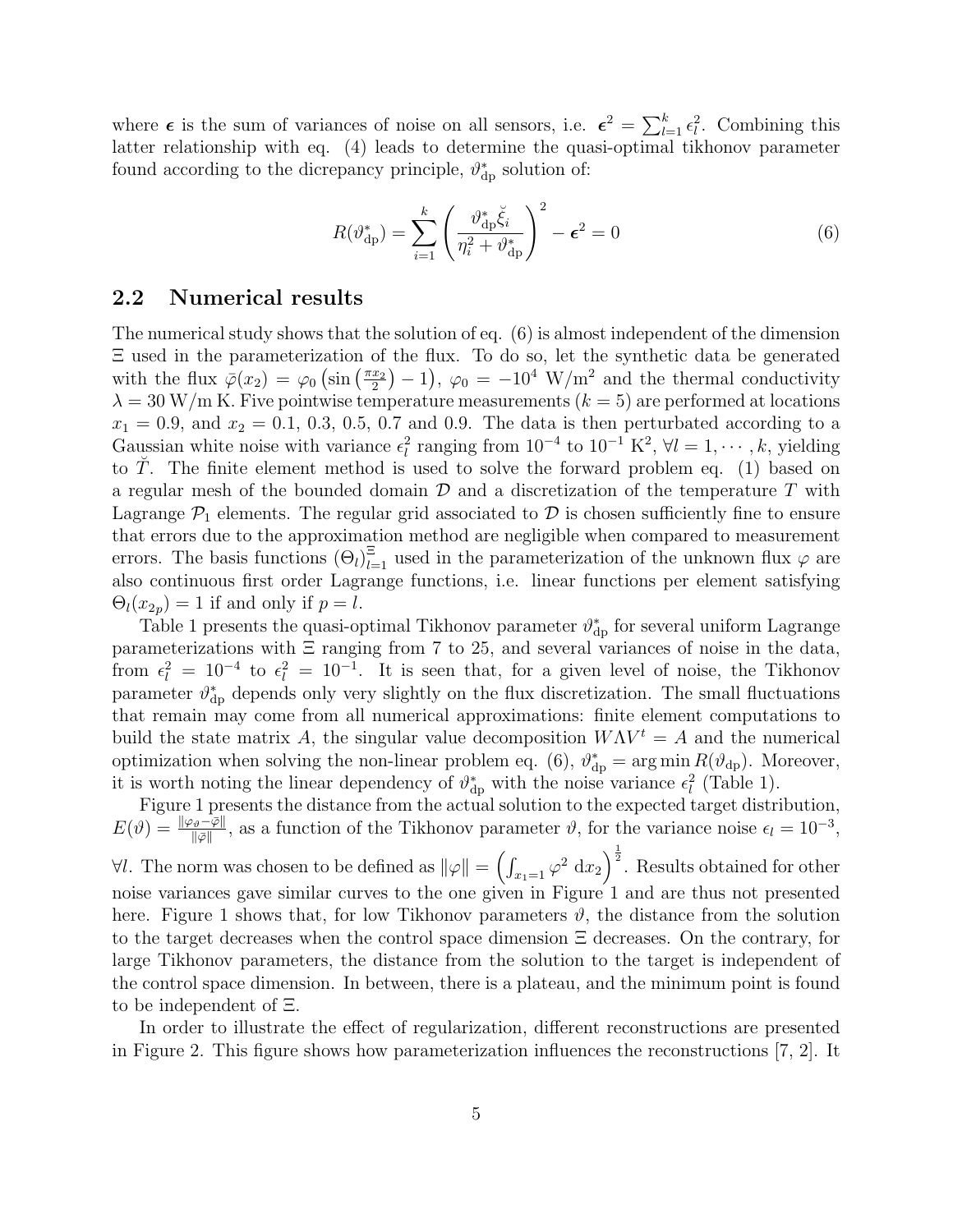

Figure 1: Distance from the solution to the target  $E(\vartheta)$  as a function of the Tikhonov parameter  $\vartheta$ , for three control space dimensions  $\Xi$  equal to 7, 15 and 20. It is seen that  $\vartheta^* =$ arg min  $E(\vartheta)$  is independent of  $\Xi$ . The quasi-optimal Tikhonov parameter found according to the discrepancy principle has also been added.

is also observed from Figure 2 that despite the very limited number of steady-state measurements (a study on the optimal number and location of inner pointwise measurements is out of the scope of this paper), the space-dependent heat flux could be retrieved for appropriate Tikhonov regularization combined with appropriate control space parameterization.

| $\langle \epsilon_i^2 \rangle$<br>日 | $10^{-4}$               | $10^{-3}$                                                                                           | $10^{-2}$ | $10^{-1}$              |
|-------------------------------------|-------------------------|-----------------------------------------------------------------------------------------------------|-----------|------------------------|
|                                     | $4.189 \times 10^{-11}$ | $4.198 \times 10^{-10}$   $4.297 \times 10^{-9}$   $5.493 \times 10^{-8}$                           |           |                        |
| 10                                  |                         | $5.246 \times 10^{-11}$   $5.257 \times 10^{-10}$   $5.374 \times 10^{-9}$   $6.622 \times 10^{-8}$ |           |                        |
| 15                                  | $4.240 \times 10^{-11}$ | $4.248 \times 10^{-10}$   $4.330 \times 10^{-9}$   $5.151 \times 10^{-8}$                           |           |                        |
| 20                                  | $4.042 \times 10^{-11}$ | $4.049 \times 10^{-10}$   $4.113 \times 10^{-9}$                                                    |           | $4.683 \times 10^{-8}$ |

Table 1: Value of the Tikhonov parameter  $\vartheta_{\text{dp}}^*$  solution of (6) for different discretizations and different noise magnitudes.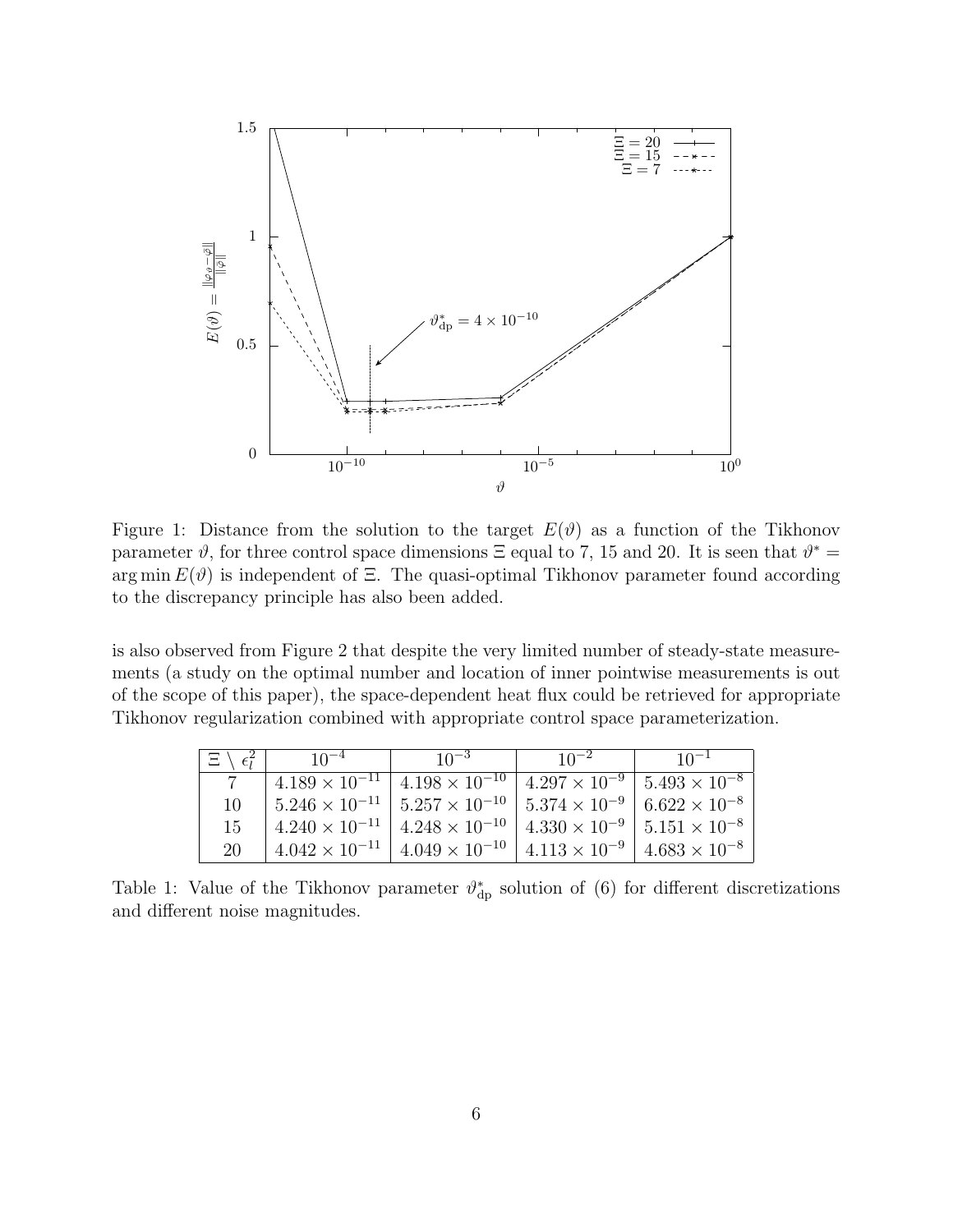

Figure 2: Reconstructions  $\varphi_{\vartheta}(x_2)$  for  $\Xi = 15$  (top),  $\Xi = 10$  (middle) and  $\Xi = 7$  (bottom) for under-regularization ( $\vartheta = 10^{-15}$ ), over-regularization ( $\vartheta = 1$ ) and appropriate regularization  $(\vartheta = 5 \ 10^{-10} \approx \vartheta^*)$ . Note that points for  $\Xi = 15$  and  $\Xi = 10$  (over-parameterization) with  $\hat{\theta} = 10^{-15}$  (under-regularization) are not presented because of divergence. The noise variance  $\epsilon_l^2 = 0.001$  was used after generating the synthetic data.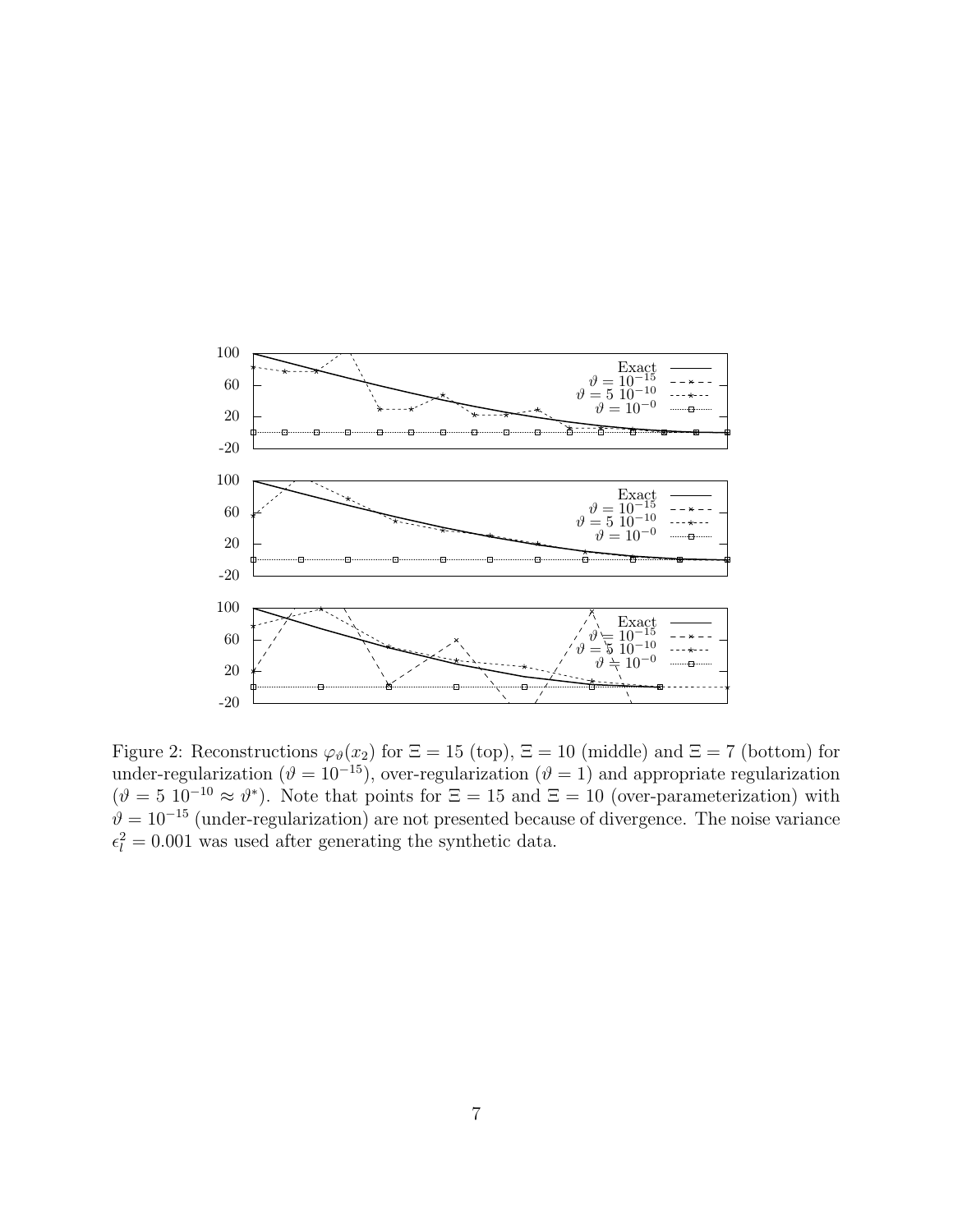### 3 Optical tomography

### 3.1 Forward model and inversion setting

Solving for the optical tomography inverse problem is usually based on the minimization of a cost function which depends on the discrepancy between some measurements and the related predictions, the latter being a solution of the forward model which is, in the present case, based on the two-dimensional diffuse approximation. The complex photon density,  $\varphi : \mathcal{D} \mapsto \mathbb{C}$ , is mathematically described by the diffuse approximation model expressed in the frequency domain [1]:

$$
-\nabla \cdot \left( \left[ 2(\kappa + \sigma) \right]^{-1} \nabla \varphi \right) + (\kappa + \frac{2\pi i \nu}{c})\varphi = 0 \text{ in } \mathcal{D}
$$
 (7)

$$
\varphi + \frac{A}{2\pi^{-1}} [2(\kappa + \sigma)]^{-1} \nabla \varphi \cdot \mathbf{n} = \frac{I}{\pi^{-1}} \mathbb{1}_{[\zeta \in \partial \mathcal{D}_s]} \text{ on } \partial \mathcal{D}
$$
(8)

where  $\kappa$  and  $\sigma$  are the absorption and reduced scattering coefficients, respectively, c is the speed of light in the medium,  $\bf{n}$  is the unit outward normal vector, I is the total inward flux of the amplitude modulated diffuse source at the frequency  $\nu$ ,  $1_{[\cdot]}$  denotes the indicator function,  $\partial \mathcal{D}_s$  depicts the light source location, i is the imaginary unit and A is a parameter which characterizes the reflection at the boundary and can be derived from Fresnel's law if specular reflection is considered [4] or from experimental set-ups [20].

The forward problem consists in solving eq. (7)-(8) for the photon density  $\varphi$  assuming the absorption coefficient  $\kappa$ , the reduced scattering coefficient  $\sigma$ , the location of the light source  $\partial \mathcal{D}_s$  and values of  $\nu$ , c, A and I are known. In contrast, the inverse problem consists in estimating the space-dependent radiative properties  $\kappa$  and  $\sigma$  on the basis of photon density measurements  $\check{\varphi}$  on  $\partial \mathcal{D}$ , under the assumption that the location of the light source  $\partial \mathcal{D}_s$  and values of  $\nu$ , c, A and I are known.

More specifically, the forward model leads to compute the state  $\varphi$  that depends on radiative properties  $\gamma = (\kappa, \sigma)$ . The difference (in the least squares sense) between this density and the measured one is integrated to the cost function to be minimized  $j(\gamma) = \mathcal{J}(\varphi)$ :

$$
\mathcal{J}(\varphi) = \frac{1}{2} \sum_{k=1}^{K} \sum_{d=1}^{D} \left| \frac{\varphi_{(k;d)} - \breve{\varphi}_{(k;d)}}{\breve{\varphi}_{(k;d)}} \right|^2 \tag{9}
$$

where the index  $k$  defines the source (test) number and the index  $d$  defines the detection number. The solution of the inverse problem requires an optimization problem formulation of the kind: "Find the functions  $\kappa^*(\mathbf{x})$  and  $\sigma^*(\mathbf{x})$  such that  $j(\kappa^*, \sigma^*) = \min j(\kappa, \sigma)$ ".

### 3.2 Cost function derivative

In order to derive the Gauss–Newton (GN) algorithm, one first needs to recall basic definitions of directional derivatives. Following [17], let us denote the point  $(\kappa, \sigma) = \gamma \in \Lambda^2$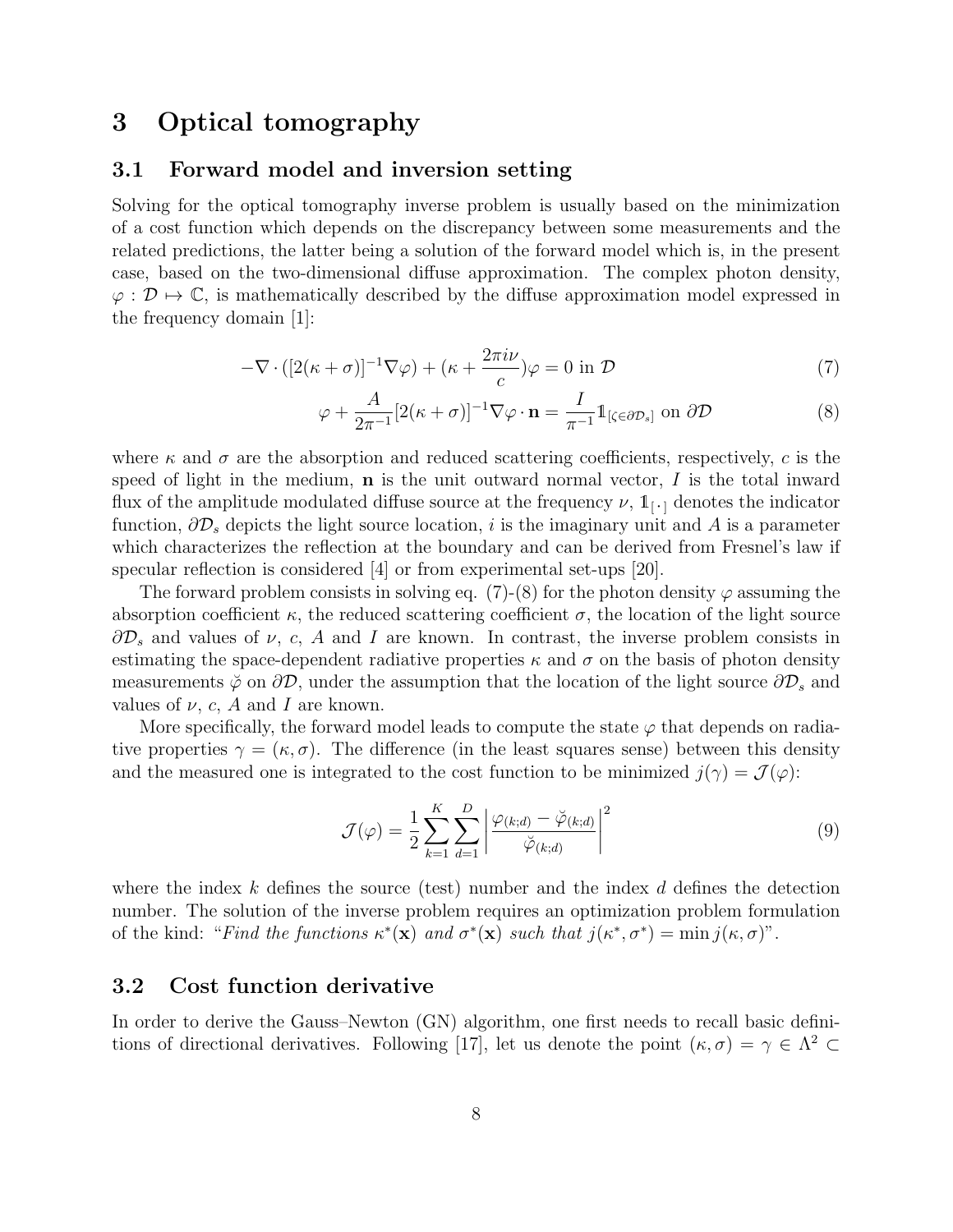$[L_2(\mathcal{D})]^2$  and directions  $\eta$  and  $\zeta \in \Lambda$ . The directional derivative of the state  $\varphi$  at point  $\gamma$ towards  $\eta$  is

$$
\varphi'(\gamma;\eta) := \lim_{\varepsilon \to 0^+} \frac{\varphi(\gamma + \varepsilon \eta) - \varphi(\gamma)}{\varepsilon} \tag{10}
$$

An analogous definition can be stated for the directional derivative of the cost function along with its second-order directional derivative such that:

$$
j''(\gamma;\eta,\zeta) := \lim_{\varepsilon \to 0^+} \frac{j'(\gamma + \varepsilon \zeta;\eta) - j'(\gamma;\eta)}{\varepsilon} \tag{11}
$$

Next, the operators involved in Newton's method are extracted through the following equations:

$$
j'(\gamma;\eta) = (\nabla j(\gamma),\eta)_{L_2(\mathcal{D})}
$$
\n(12)

$$
j''(\gamma; \eta, \zeta) = (\nabla^2 j(\gamma)\eta, \zeta)_{L_2(\mathcal{D})}
$$
\n(13)

with the inner product is defined as  $(\gamma, \eta)_{L_2(\mathcal{D})} = \int_{\mathcal{D}} \gamma \eta \, \mathrm{d} \mathbf{x}$ .

### 3.3 Parameterization

The solution of the optimization problem relies on iterative minimization algorithms for which control and state spaces must be finite in practice. To do so, let the functions to be determined  $\alpha = \kappa$ ,  $\sigma$  and  $\varphi$  be approximated using finite element basis functions  $(\Theta_{\xi})_{\xi=0}^{\Xi_{\varphi}}$  $\xi=1$ and  $(\psi_{\xi})_{\xi=1}^{\Xi_{\alpha}}$ , respectively:

$$
\varphi(\mathbf{x}) = \sum_{\xi=1}^{\Xi_{\varphi}} \Theta_{\xi}(\mathbf{x}) \tilde{\varphi}(\mathbf{x}_{\xi}) \tag{14}
$$

$$
\alpha(\mathbf{x}) = \alpha_{\rm ap} \sum_{\xi=1}^{\Xi_{\alpha}} \psi_{\xi}(\mathbf{x}) \tilde{\alpha}(\mathbf{x}_{\xi}), \ \alpha = \kappa, \ \sigma \tag{15}
$$

where it should be noted that the dimension of the control space  $\Xi_{\alpha}$  is chosen less or equal to that of the state space  $\Xi_{\varphi}$ . As a consequence, projections of functions of the expression (15) into the state functional space must be used to make the solution of the system (7)-(8) possible. Moreover, parameters are adimensionalized with a priori properties  $\alpha_{ap} = \kappa_{ap}$ ,  $\sigma_{ap}$ such that  $\alpha = \alpha_{ap}\tilde{\alpha}$ , in order to make both functions  $\tilde{\alpha} = \varkappa(\mathbf{x})$ ,  $\varsigma(\mathbf{x})$  to be searched about unity.

Let us note  $\tilde{\gamma} = (\varkappa, \varsigma)$ . Parameterization of radiative property map functions allows the construction of the GN matrix system which is written as:

$$
\widetilde{\nabla}^2 j(\widetilde{\gamma}) \delta \widetilde{\gamma} = -\widetilde{\nabla} j(\widetilde{\gamma}) \tag{16}
$$

with state second-order derivatives assumed to be negligible when compared to first-order state derivatives and where vector  $\nabla j$  and matrix  $\nabla^2 j$  represent continuous gradient  $\nabla j$  and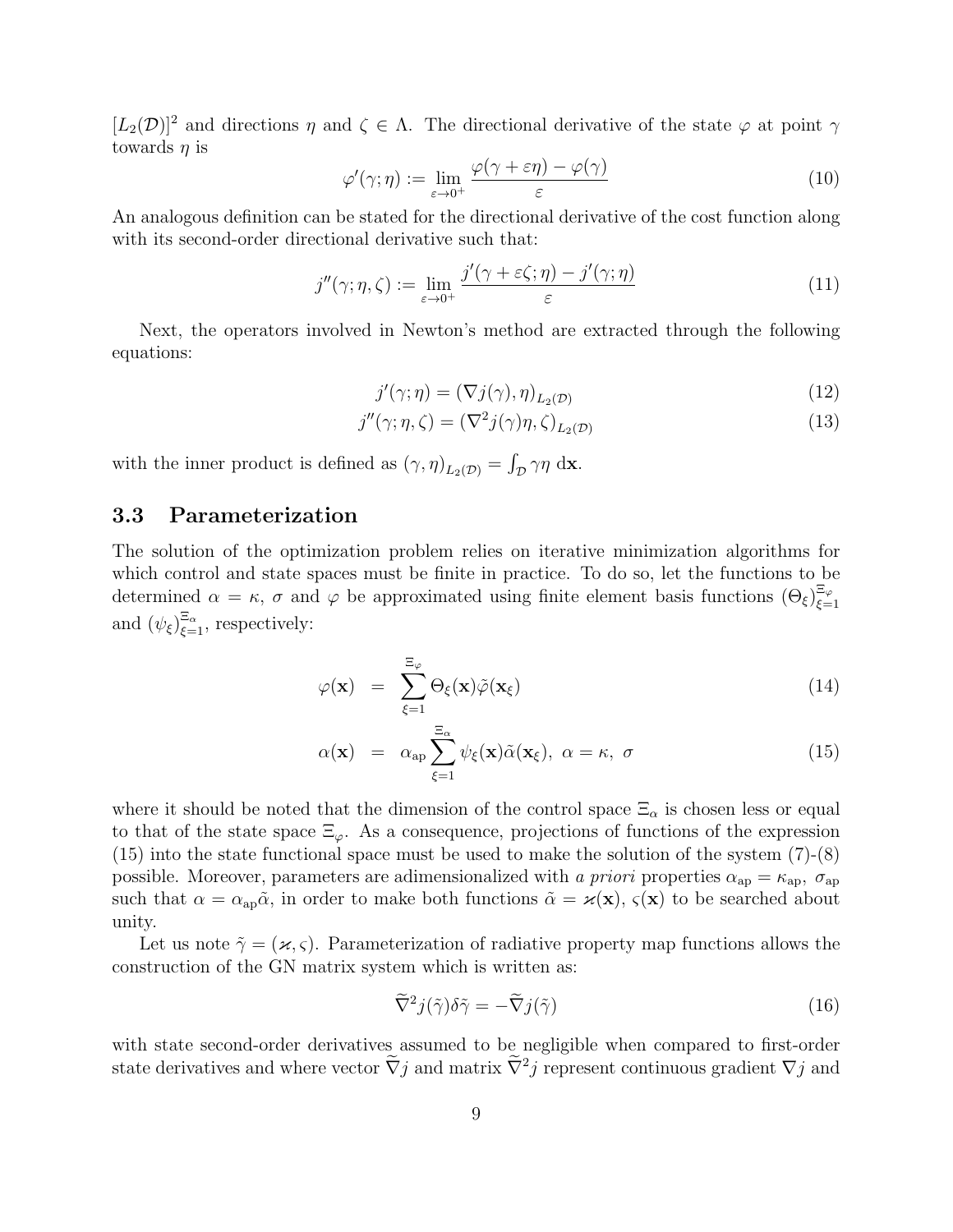approached Hessian matrix  $\nabla^2 j$  of (12)-(13) decomposed on finite element basis functions  $(\psi_{\xi})_{\xi=1}^{\Xi_{\alpha}}$ . Finally, the GN matrix system to be solved in order to update radiative properties at each iteration is expressed as:

$$
\Re\left(\mathcal{S}^\top\overline{\mathcal{S}}\right)\delta\tilde{\gamma} = -\Re\left(\mathcal{S}^\top\overline{\mathcal{R}}\right) \tag{17}
$$

where  $S^{\top}$  and  $\overline{S}$  are the transposed and the conjugate of S, respectively, and  $\Re(\cdot)$  denotes the real part of the imaginary vector or matrix. The forward model behaving nonlinearly with respect to properties  $\tilde{\gamma} = (\varkappa, \varsigma)$ , the increment  $\delta \tilde{\gamma}^l = \tilde{\gamma}^l - \tilde{\gamma}^{l-1}$  given by the solution of the GN equation (17) is solved several times until convergence is attained. With the nomenclature defined earlier, the expressions for  $S$  and  $R$  are obtained such that:

$$
S = \left(\frac{(\varphi_{\varkappa}')^{\xi}_{(k;d)}}{|\breve{\varphi}_{(k;d)}|}, \frac{(\varphi_{\varsigma}')^{\xi}_{(k;d)}}{|\breve{\varphi}_{(k;d)}|}\right)_{(k;d)=(1,\ldots,K;1,\ldots,D)}^{\xi=1,\ldots,\Xi_{\alpha}}
$$
\n(18)

$$
\mathcal{R} = \left(\frac{\varphi_{(k;d)} - \breve{\varphi}_{(k;d)}}{\left|\breve{\varphi}_{(k;d)}\right|}\right)_{(k;d)=(1,\ldots,K;1,\ldots,D)}
$$
(19)

where K and D are the number of sources and sensors, respectively.  $S \in \mathbb{C}^{(K \times D) \times 2\mathbb{E}_{\alpha}}$ ,  $\mathcal{R} \in \mathbb{C}^{(K \times D)}$ , and derivative functions  $\varphi'_{*}$  and  $\varphi'_{s}$  can be obtained directly by differentiating the forward model (7)-(8) with respect to the adimensionalized radiative properties  $\varkappa$  and ς, respectively.  $\varphi'_\n\alpha$  and  $\varphi'_\n\alpha$  are solution of the following partial differential equations:

$$
-\nabla \cdot \left( \left[ 2(\kappa + \sigma) \right]^{-1} \nabla \varphi'_{\varkappa} \right) + (\kappa + \frac{2\pi i \nu}{c}) \varphi'_{\varkappa} = -\kappa_{\text{ap}} \varkappa' \varphi - \kappa_{\text{ap}} \nabla \cdot \left( \frac{\varkappa' \nabla \varphi}{2(\kappa + \sigma)^2} \right) \text{ in } \mathcal{D} \tag{20}
$$

$$
\varphi'_{\varkappa} + \frac{A}{2\pi^{-1}} [2(\kappa + \sigma)]^{-1} \nabla \varphi'_{\varkappa} \cdot \mathbf{n} = \kappa_{\text{ap}} \frac{A}{2\pi^{-1}} \frac{\varkappa' \nabla \varphi}{2(\kappa + \sigma)^2} \nabla \varphi \cdot \mathbf{n} \text{ on } \partial \mathcal{D}
$$
(21)

and

$$
-\nabla \cdot \left( \left[ 2(\kappa + \sigma) \right]^{-1} \nabla \varphi'_{\varsigma} \right) + (\kappa + \frac{2\pi i \nu}{c}) \varphi'_{\varsigma} = -\sigma_{\rm ap} \nabla \cdot \left( \frac{\varsigma' \nabla \varphi}{2(\kappa + \sigma)^2} \right) \text{ in } \mathcal{D}
$$
(22)

$$
\varphi_{\varsigma}^{\prime} + \frac{A}{2\pi^{-1}} [2(\kappa + \sigma)]^{-1} \nabla \varphi_{\varsigma}^{\prime} \cdot \mathbf{n} = \sigma_{\mathrm{ap}} \frac{A}{2\pi^{-1}} \frac{\varsigma^{\prime} \nabla \varphi}{2(\kappa + \sigma)^2} \nabla \varphi \cdot \mathbf{n} \text{ on } \partial \mathcal{D}
$$
 (23)

where  $x'$ ,  $\zeta'$  denote the perturbations. Algorithm 1 gives some explanations about the construction of vector  $\mathcal R$  and matrix  $\mathcal S$  involved in (17).

### 3.4 Tikhonov regularization

The Tikhonov regularization method consists in adding a penalization term  $\vartheta \mathcal{J}^+$  which is based on priors to the cost to be minimized (9):

$$
\mathcal{J}^+(\varkappa,\varsigma) = \frac{1}{2} \sum_{\tilde{\alpha}=\varkappa,\varsigma} \int_{\mathcal{D}} (\tilde{\alpha} - \tilde{\alpha}_{\rm ap})^2 \, \mathrm{d}\mathbf{x} \tag{24}
$$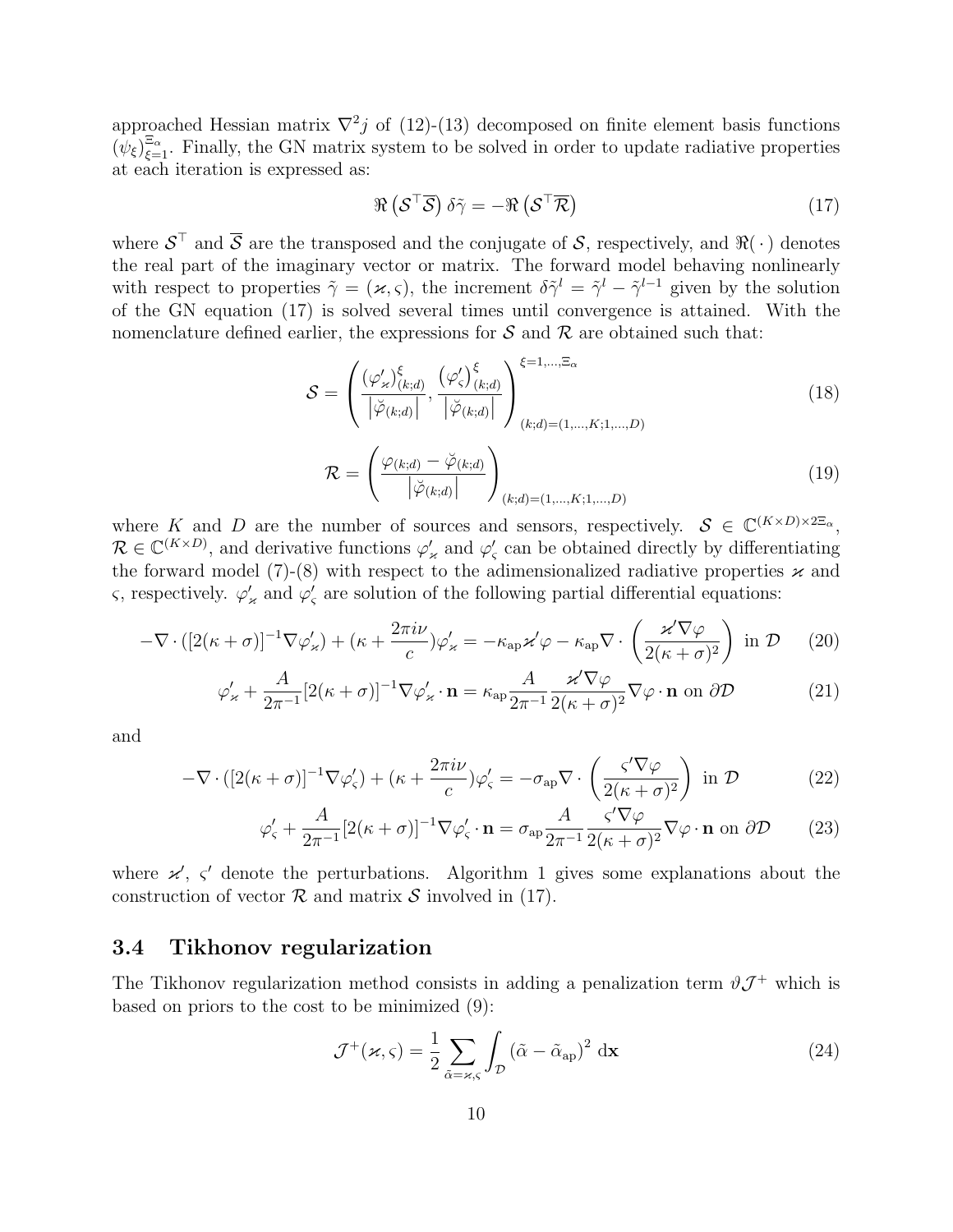Algorithm 1: Construction of vector  $R$  and matrix S involved in (17).

**Input:**  $\tilde{\gamma} = (\varkappa, \varsigma);$ 

Compute  $\kappa = \kappa_{\rm ap} \varkappa, \sigma = \sigma_{\rm ap} \varsigma;$ for  $k \leftarrow 1$  to  $K$  do Compute the state variable  $\varphi$  solving (7)-(8); Extract the complex values of the photon density  $\varphi$  at the nodes of the sensors and fill the corresponding part to the source k in vector  $\mathcal{R}$  (19); for  $\xi \leftarrow 1$  to  $\Xi_{\alpha}$  do Set perturbations  $\varkappa'$  and  $\varsigma'$  to the finite element basis function  $\psi_{\xi}$ ; Compute  $\varphi'_{\varkappa}$  and  $\varphi'_{\varsigma}$  solving (20)-(21) and (22)-(23), respectively; Extract the complex values of  $\varphi'_{\varkappa}$  and  $\varphi'_{\varsigma}$  at the nodes of the sensors and fill the corresponding part to the source k and the perturbation  $\xi$  in matrix  $S$  (18);

return  $\mathcal{R}, \mathcal{S};$ 

 $\vartheta$  being the Tikhonov parameter, and  $\tilde{\alpha}_{ap}$  being equal to 1 as explained above. This has been successfully used in the optical tomography area e.g. by  $[23, 5, 21]$  when using the GN optimizer. Doing so, the optimization problem becomes "Find the functions  $\varkappa_{\vartheta}^*(\mathbf{x})$  and  $\varsigma_{\vartheta}^*(\mathbf{x})$  such that  $j_{\vartheta}(\mathbf{x}_{\vartheta}^*, \varsigma_{\vartheta}^*) = \min j_{\vartheta}(\mathbf{x}, \varsigma)$ " with  $j_{\vartheta} = \mathcal{J} + \vartheta \mathcal{J}^+$ .

The simultaneous use of several regularizations together has been studied in [7, 2], among which the reduction of the control space dimension [3] with Tikhonov regularization. It is shown here that the control space reduction modifies only slightly the optimal Tikhonov parameter.

The control space mesh is assumed to be chosen sufficiently fine to ensure that the spatial fluctuations of the radiative properties are well taken into account. Thus, the projections from the control functional space to the state functional space are such that the state is almost independent of the number of degrees of freedom  $\Xi_{\alpha}$ , thus the cost function  $\mathcal J$  is also almost independent of  $\Xi_{\alpha}$ . Next, to simplify the presentation, let us consider only one parameter, say  $\varkappa$ .

**Proposition 3.1.** Under the following assumptions: H<sub>1</sub>)  $\psi_{\xi}$  are basis functions constant per element on a regular mesh, i.e. Lagrange  $P_0$  elements are used for the discretization of the function  $\varkappa$ , H2)  $\varkappa \sim \mathcal{N}(1, \sigma_{\varkappa}^2)$ , then the optimal Tikhonov parameter is asymptotically independent of the dimension  $\Xi_{\alpha}$ .

*Proof.* Let  $\mathcal{H}_{\vartheta}^{*}$  be a solution of the optimization problem

$$
\varkappa_{\vartheta}^* = \arg\min_{\varkappa} \left( \mathcal{J}(\varphi) + \vartheta \mathcal{J}^+(\varkappa) \right) \tag{25}
$$

with  $\vartheta$  representing the best compromise between both costs  $\mathcal{J}(\varphi)$  and  $\mathcal{J}^+(\varkappa)$ . Then, showing  $\mathcal{J}^+$  does not depend on the parameterization yields  $\vartheta$  independent of  $\Xi_{\alpha}$ . Let  $\tilde{\vartheta} = \sigma_{\varkappa}^2 \tilde{\vartheta}$  and  $\Delta x = |\mathcal{D}| / \Xi_{\alpha}$  be the area of one element of the regular mesh. With H1), we have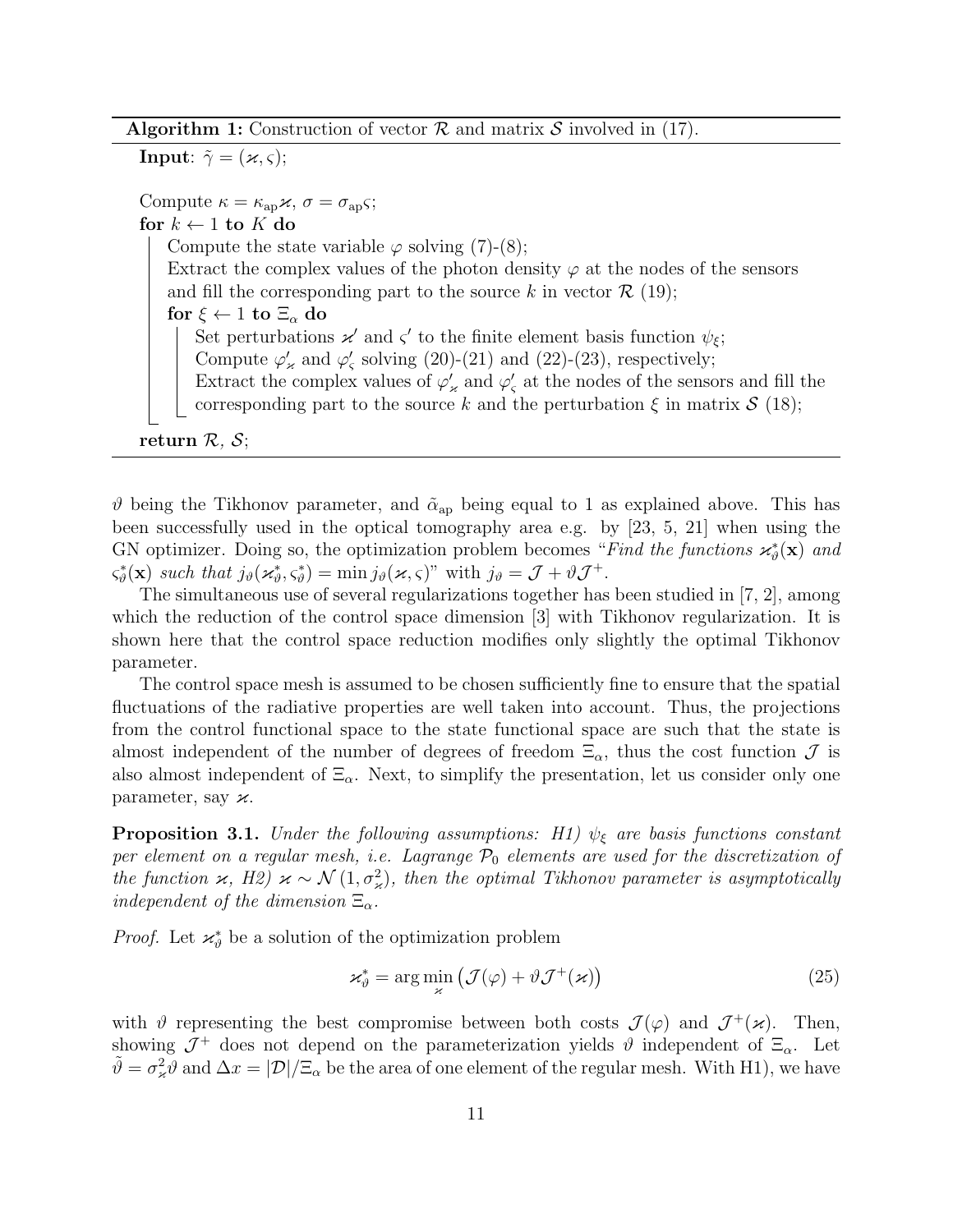

Figure 3: Test medium geometry representation. Eight sources are located on the boundary. For each source (which constitutes a test), the emerging radiation is measured on all sensors.

$$
\vartheta \mathcal{J}^+(\varkappa) = \frac{\tilde{\vartheta}|\mathcal{D}|}{2} \frac{1}{\Xi_{\alpha}} \sum_{i=1}^{\Xi_{\alpha}} \left(\frac{\varkappa_i - 1}{\sigma_{\varkappa}}\right)^2
$$
. With H2),  $\frac{\varkappa_i - 1}{\sigma_{\kappa}} \sim \mathcal{N}(0, 1)$   $\forall i$ , thus  $\Upsilon = \sum_{i=1}^{\Xi_{\alpha}} \left(\frac{\varkappa_i - 1}{\sigma_{\kappa}}\right)^2 \sim$   
 $\chi^2_{\Xi_{\alpha}}$ . Then, using the fact that  $\mathbf{E}(\Upsilon) = \Xi_{\alpha}$ , we have  $\mathbf{E}(\mathcal{J}^+) = \frac{\sigma_{\varkappa}^2|\mathcal{D}|}{2}$  which is independent of  $\Xi_{\alpha}$ . This completes the proof.

Remark 3.2. This demonstration can be easily extended to several parameters, say with a function of the type of (24) assuming that  $\sigma_{\varsigma} \approx \sigma_{\varkappa}$ .

Remark 3.3. It could also be extended to other finite element parameterizations, but with much heavier calculations.

#### 3.5 Numerical validation

The ability to determine on a coarse mesh a reasonable parameter for the Tikhonov regularization is illustrated on a circular test medium. The rationale behind this choice is to reduce computational time required for getting a Tikhonov parameter so that the solution is close enough to the true solution, at least from an engineering point of view.

Synthetic data and predicted values are collected with the help of 8 equally distributed sources and sensors about the disk perimeter  $(K = 8)$ . Sources and sensors are alternatively distributed as schematically depicted in Figure 3. Each sensor contains 7 pointwise photon density measurements  $(D = 56)$ . Radiative property maps to be recovered are also given in Figure 3. The areas to be detected are located at about 2.5 cm in opposite locations at  $45$   $\degree$  and  $225$   $\degree$ , respectively. The defects are  $4/3$  cm in diameters while the whole medium has a 4 cm radius. Each probe is 0.8 cm in length. The other physical parameters involved in (7)-(8) are fixed to:  $n = 1.4$ ,  $\nu = 1 \times 10^8$  s<sup>-1</sup>,  $c = c_0/n$  with  $c_0 = 3 \times 10^8$  m.s<sup>-1</sup>,  $I = 1$ W.m<sup> $-2$ </sup> and A is derived from Fresnel's law (see [4]).

Radiative parameters are initialized to match the medium background considered as priors:  $\kappa^0 = \kappa_{ap} = 0.8$  cm<sup>-1</sup> and  $\sigma^0 = \sigma_{ap} = 20$  cm<sup>-1</sup> all over the medium  $\mathcal{D}$ , implying  $x = \varsigma = 1$ . Synthetic data  $\check{\varphi}$  and initial adimensionalized radiative properties x and  $\varsigma$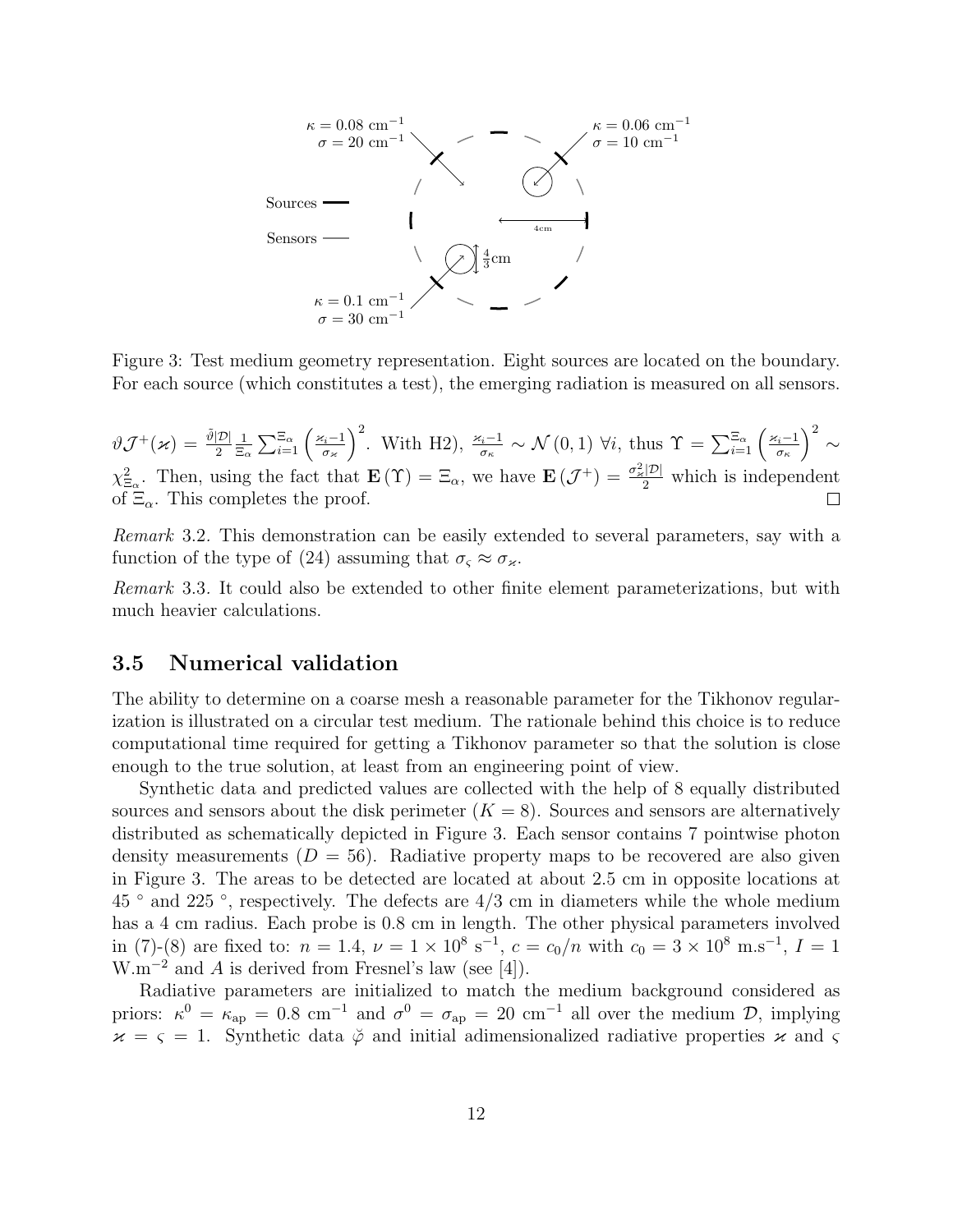|        | $\Xi_{\alpha} = \dim \mathcal{V}_h^{\alpha}$ | $\dim \mathcal{V}_k^{\varphi}$ | dim  |
|--------|----------------------------------------------|--------------------------------|------|
| case 1 | 2924                                         |                                |      |
| case 2 | 1389                                         | .7924                          | 5336 |
| case 3 |                                              |                                |      |

Table 2: Dimensions of finite element spaces for  $\varphi$ ,  $\breve{\varphi}$  and  $\alpha$ .

are inputs of the inverse problem. The way in which synthetic data are generated is given hereafter.

Within the inverse procedure, the forward model (7)-(8) is solved by a finite element method with Lagrange  $\mathcal{P}_1$  elements, that is with  $\varphi \in \mathcal{V}_h^{\varphi} = \mathcal{V}(\mathcal{M}_h^{\varphi}, \mathcal{P}_1)$ . The state mesh  $\mathcal{M}_h^{\varphi}$ is chosen fine enough to ensure that numerical predictions can fit the synthetic data. Synthetic data  $\check{\varphi}$  are also generated with the finite element method with Lagrange  $\mathcal{P}_1$  elements but using a much finer mesh  $\mathcal{M}_h^{\check{\varphi}}$  in order to avoid the inverse crime [16]. After projecting the synthetic data in the functional space  $\mathcal{V}_h^{\varphi}$  $h_h^{\varphi}$ ,  $\breve{\varphi}$  are corrupted with a multiplicative white Gaussian noise of signal-to-noise ratio SNR = 30 dB:  $\phi_{\text{noisy}} = \phi \left(1 + 10^{-\text{SNR}/10} \times \varepsilon\right)$  where  $\varepsilon \sim \mathcal{N}(0,1).$ 

Next, the control space  $\mathcal{V}_h^{\alpha} = \mathcal{V}(\mathcal{M}_h^{\alpha}, \mathcal{P}_1)$  for  $\alpha = \kappa$ ,  $\sigma$  relies on a more or less coarse mesh  $\mathcal{M}_h^{\alpha}$  according to cases (see Table 2). The FreeFem++ environment has been used to perform all computations [13].

The distance curves  $E(\vartheta)$  are built for the three cases described in Table 2: a fine mesh for the state (dim  $\mathcal{V}_h^{\varphi} = 2924$ ), and successively a fine mesh, a medium mesh and a coarse mesh with respectively dim  $\mathcal{V}_h^{\alpha}$  equal to 2924, 1382 and 384 nodes for the parameters. The three distance curves are presented all together in Figure 4. Figure 4 first shows that for  $\vartheta > 0.4$ , the calculated errors are independent of the mesh coarseness. Otherwise, for  $\vartheta < 0.3$ , it is seen that the reduction of the control space reduces dramatically the errors. Such reduction of control space thus regularizes the inverse problem preconditioning the optimization [3]. In between, Figure 4 shows that the optimal Tikhonov parameters are found to be quasiindependent of the number of degrees of freedom of the finite control space. Within the range [10<sup>-2</sup>, 10<sup>+2</sup>], the optimal Tikhonov parameter  $\vartheta^*$  is found to equal 0.3 for  $\Xi_{\alpha} = 384$  and 0.4 for  $\Xi_{\alpha} = 1382$  and 2924. This means that the minimal residual is indeed quasi-independent of the mesh coarsening, i.e. of dim  $\mathcal{V}_h^{\alpha}$ . This is what has been shown in Proposition 3.1.

Table 3 also provides the relative CPU time needed to build such curves for cases 1, 2 and 3 described in Table 2: the construction of this error curve with the coarsest mesh needs, in this case, roughly a tenth of the initial CPU time related to the construction with the finest mesh. This can be easily understood by examining the construction scheme of the GN matrix system presented above (see Algorithm 1).

Figures 5 and 6 present the reconstructions of both  $\kappa$  and  $\sigma$  with the GN optimizer, at the  $20<sup>th</sup>$  iteration, and with the Tikhonov weight equal to 0.2 and 0.4, respectively. Figure 5 shows the divergence of the reconstruction with negative values for  $\sigma$  due to underregularization: the weight parameter  $\vartheta$  is too low. Figure 6 presents the same reconstruction but with the Tikhonov parameter  $\vartheta$  chosen at the minimum of the error curve. Reconstruc-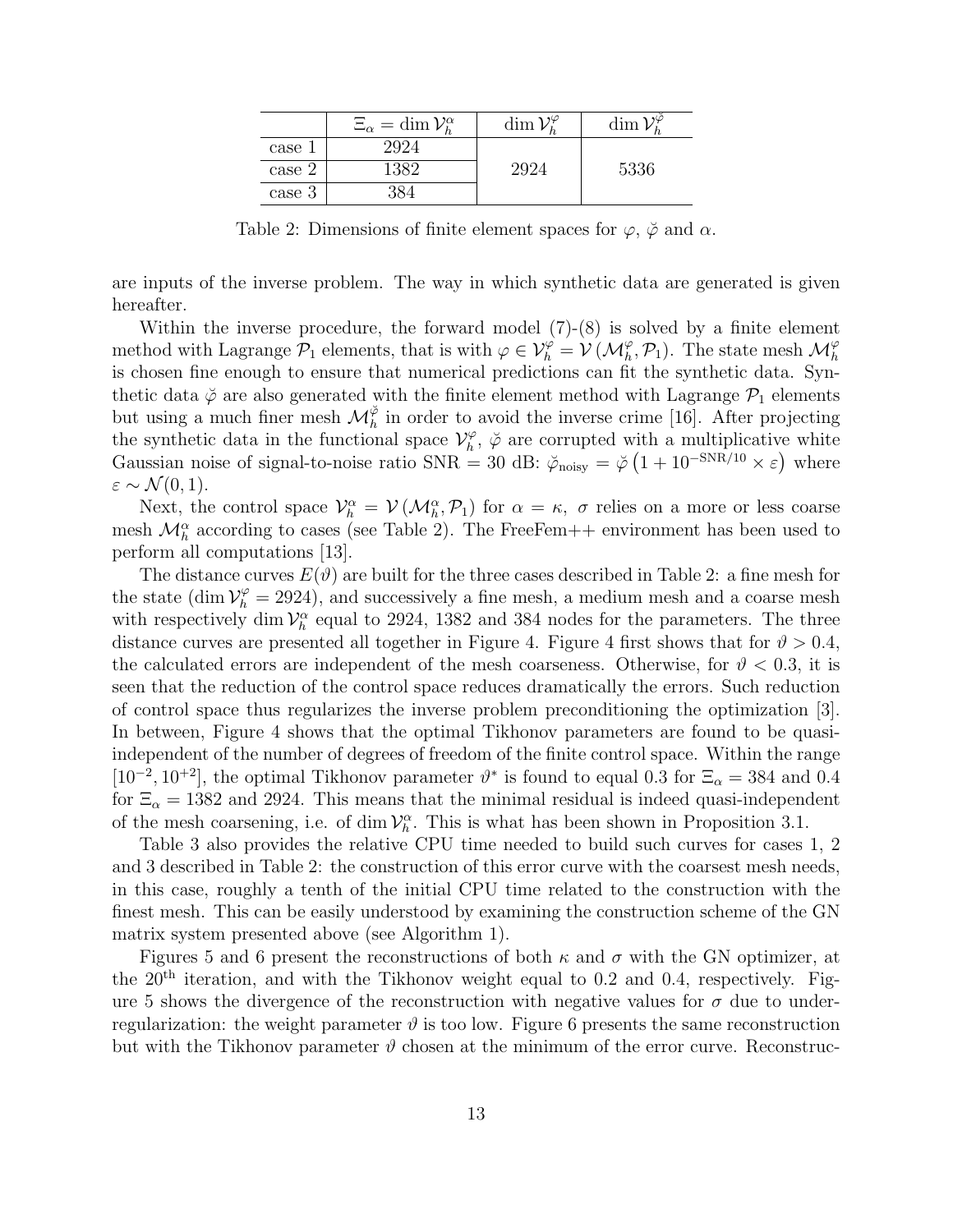

Figure 4: Distance from the solution to the target  $E(\vartheta)$  as a function of the Tikhonov parameter  $\vartheta$ , for three control space dimensions  $\Xi_{\alpha}$  equal to 384, 1382 and 2924. It is seen that  $\vartheta^* = \arg \min E(\vartheta)$  is quasi-independent of  $\Xi$ .

tions are good even in the presence of a 30 dB noise.

|                                   | $7a$ <sub>o</sub> c | $\alpha$ o<br>↵ | ase<br>್ರ          |
|-----------------------------------|---------------------|-----------------|--------------------|
| ٦P<br>$\cdot$ .<br>$m\omega$<br>◡ |                     | 90<br>∪.∪∪      | $\tilde{}$<br>J.UJ |

Table 3: CPU time comparisons of L-Curve generation

### 4 Conclusion

This paper has demonstrated that the optimal Tikhonov parameter, defined as that which minimizes the distance between the actual solution and the noise-free solution, is almost independent of the control space parameterization. This has first been verified on a standard linear inverse heat conduction problem in which, in phase one, the Tikhonov parameter has been approximated with the singular value decomposition and the maximum discrepancy principle and then, in a second phase, in the sense of the optimal Tikhonov parameter previously defined. Next, this validation has been extended to the non-linear inverse problem of diffuse optical tomography. The error curves with respect to the Tikhonov parameter showed that their minimum are quasi-independent of the control space parameterization. This may result in CPU time reduction when searching for the optimal Tikhonov parameter,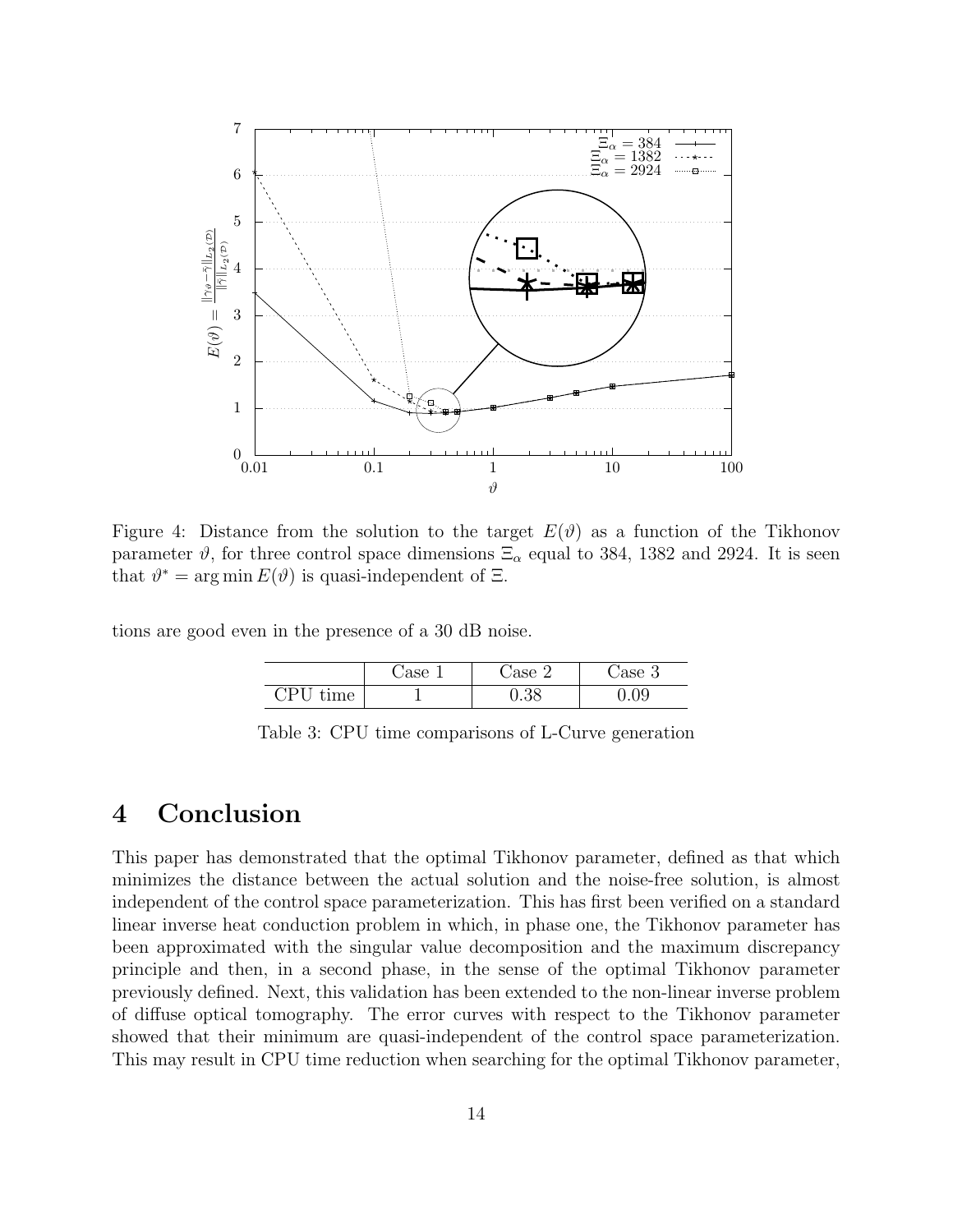

Figure 5: Reconstruction of  $\kappa$  (left) and  $\sigma$  (right) with  $\vartheta = 0.2$ . It should be noted the divergence for the reduced diffusion coefficient.



Figure 6: Reconstruction of  $\kappa$  (left) and  $\sigma$  (right) with  $\vartheta = 0.4$ 

whatever the method used to find it. Of course, this is highly recommended for large size (three-dimensional) objects when the Gauss–Newton optimizer is chosen. Finally, note that the two inverse problems dealt with in this paper were under-determined, as it is the case in most space-dependent function estimation problems. Consequently, the theory has been numerically validated only on these two specific inverse problems. This may be viewed as a limitation, but the need of control space dimension reduction is much less useful for over-determined inverse problems than for space-dependent ones which are usually underdetermined.

### 5 Acknowledgements

The authors would like to thank Pr. Hecht for providing the very efficient finite element tool FreeFem++ [13]. The authors would also like to thank the Levis's town, the Regional Conference of Elected Representatives of Chaudière-Appalaches, Energie Valero Inc. and Ecosystem for their financial support to the industrial research chair t3e. The authors also thank the Centre Régional de Calcul Intensif des Pays de la Loire (CCIPL), financed by the French Research Ministry, the Région Pays de la Loire and the University of Nantes, allowing computations on their supercomputers. Finally, the authors would like to sincerely thank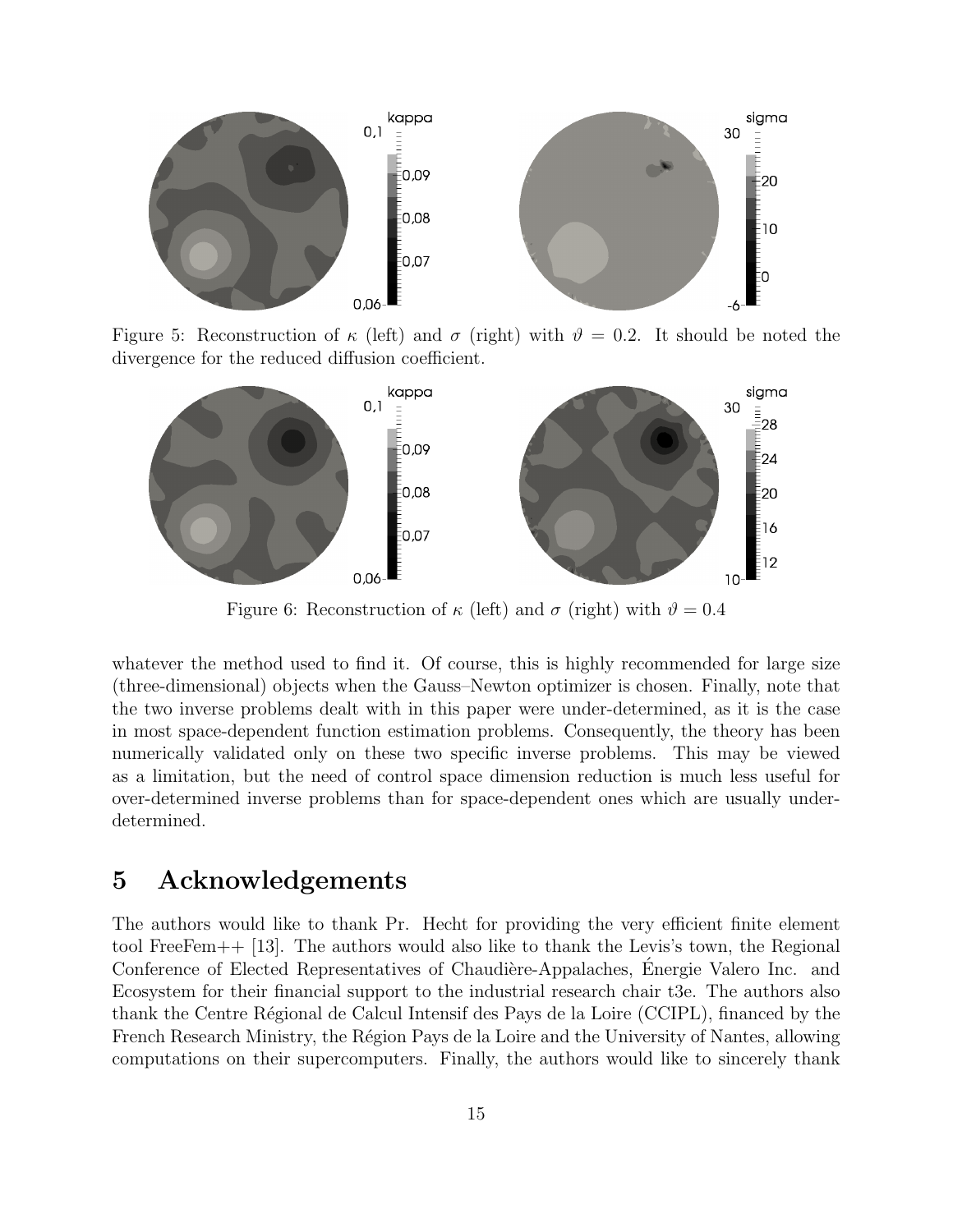the reviewers for their constructive and relevant comments formulated on the first version that significantly enhanced the quality of this paper.

## References

- [1] Simon R Arridge. Optical tomography in medical imaging. Inverse problems, 15(2):R41, 1999.
- [2] O Balima, Y Favennec, and D Rousse. Optical tomography reconstruction algorithm with the finite element method: An optimal approach with regularization tools. Journal of Computational Physics, 251:461–479, 2013.
- [3] Guy Chavent. Nonlinear least squares for inverse problems: theoretical foundations and step-by-step guide for applications. Springer, 2010.
- [4] H. Dehghani, S. Srinivasan, B. W. Pogue, and A. Gibson. Numerical modelling and image reconstruction in diffuse optical tomography. Philosophical Transactions of the Royal Society A: Mathematical, Physical and Engineering Sciences, 367(1900):3073– 3093, 2009.
- [5] Hamid Dehghani, Matthew E Eames, Phaneendra K Yalavarthy, Scott C Davis, Subhadra Srinivasan, Colin M Carpenter, Brian W Pogue, and Keith D Paulsen. Near infrared optical tomography using nirfast: Algorithm for numerical model and image reconstruction. Communications in numerical methods in engineering, 25(6):711–732, 2009.
- [6] GS Dulikravich and TJ Martin. Inverse shape and boundary condition problems and optimization in heat conduction. Advances in Numerical Heat Transfer, 1:381–426, 1996.
- [7] Yann Favennec, Fabien Dubot, Benoit Rousseau, and Daniel Rousse. Mixing regularization tools for enhancing regularity in optical tomography applications. In IPDO-2007- Inverse Problems, Design and Optimization Symposium, 2013.
- [8] Gene H Golub, Michael Heath, and Grace Wahba. Generalized cross-validation as a method for choosing a good ridge parameter. Technometrics, 21(2):215–223, 1979.
- [9] AV Goncharskii, Aleksandr Sergeevich Leonov, and Anatolii Grigor'evich Yagola. A generalized discrepancy principle. USSR Computational Mathematics and Mathematical Physics, 13(2):25–37, 1973.
- [10] Xuejun Gu, Yong Xu, and Huabei Jiang. Mesh-based enhancement schemes in diffuse optical tomography. Medical physics, 30(5):861–869, 2003.
- [11] Jacques Hadamard. Sur les probl`emes aux d´eriv´ees partielles et leur signification physique. Princeton university bulletin, 13(49-52):28, 1902.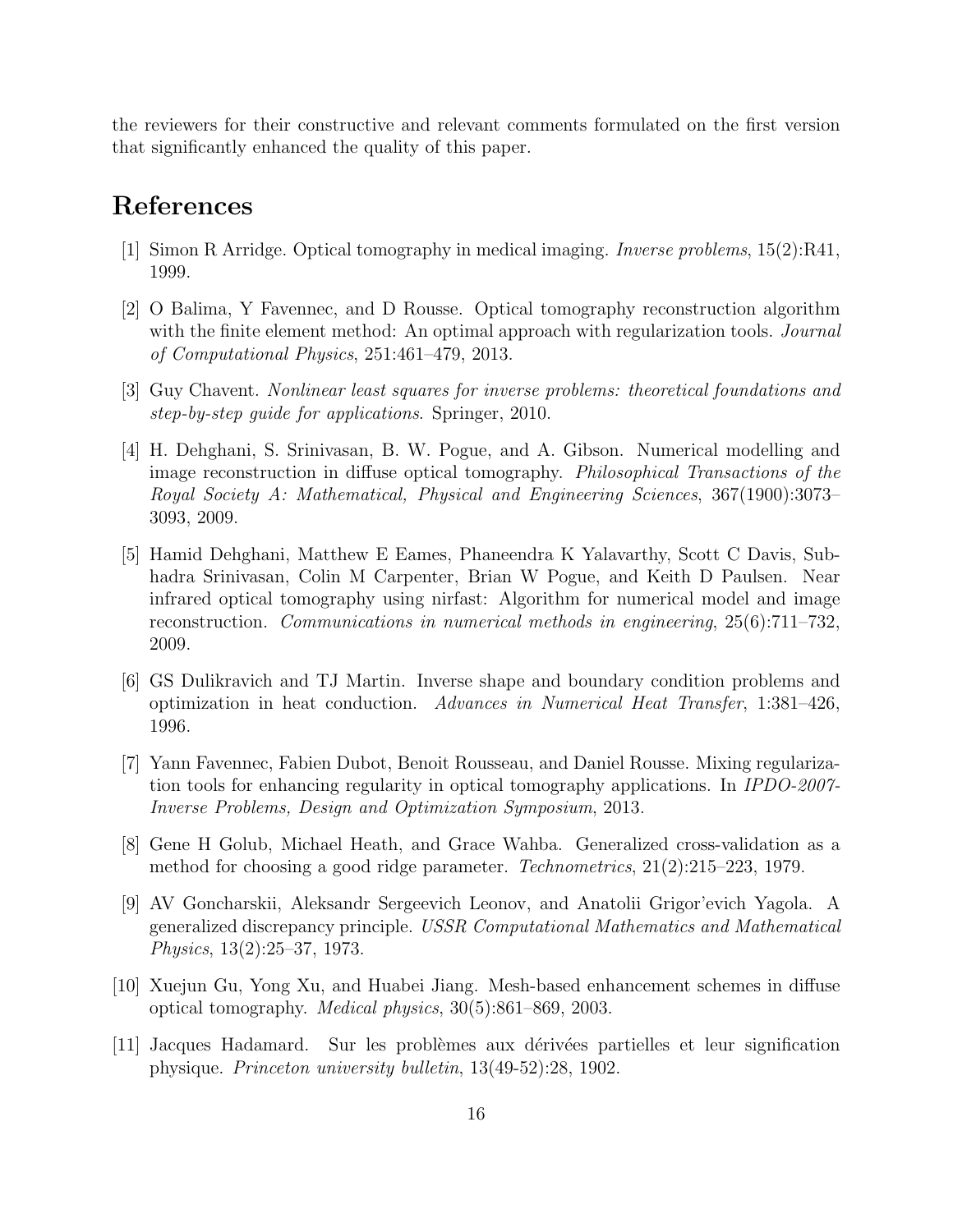- [12] Per Christian Hansen and Dianne Prost O'Leary. The use of the L-curve in the regularization of discrete ill-posed problems. SIAM Journal on Scientific Computing, 14(6):1487–1503, 1993.
- [13] F Hecht. New development in freefem++. Journal of Numerical Mathematics, 20(3- 4):251–266, 2012.
- [14] Edward Hensel and Richard Hills. Steady-state two-dimensional inverse heat conduction. Numerical Heat Transfer, Part B Fundamentals, 15(2):227–240, 1989.
- [15] Y. Jarny. Lecture 9: Inverse problems & regularized solutions. Eurotherm Spring School METTI 2011 : Thermal measurements and inverse techniques: http://www.sft.asso.fr/document.php?pagendx=12299&project=sft, Roscoff, June 2011.
- [16] Jari Kaipio and Erkki Somersalo. Statistical and computational inverse problems, volume 160. Springer, 2005.
- $[17]$  Jacques-Louis Lions and Pierre Faurre. Cours d'analyse numérique. Ecole Polytechnique, 1982.
- [18] Vladimir Alekseevich Morozov, Z Nashed, and AB Aries. Methods for solving incorrectly posed problems. Springer, 1984.
- [19] Dianne P O'Leary. Near-optimal parameters for tikhonov and other regularization methods. SIAM Journal on scientific computing, 23(4):1161–1171, 2001.
- [20] M Schweiger, SR Arridge, M Hiraoka, and DT Delpy. The finite element method for the propagation of light in scattering media: boundary and source conditions. Medical physics, 22(11):1779–1792, 1995.
- [21] Martin Schweiger, Simon R Arridge, and Ilkka Nissil¨a. Gauss–newton method for image reconstruction in diffuse optical tomography. Physics in medicine and biology, 50(10):2365, 2005.
- [22] J Taler. Nonlinear steady-state inverse heat conduction problem with space-variable boundary conditions. Journal of heat transfer, 114(4):1048–1051, 1992.
- [23] T Tarvainen, M Vauhkonen, and SR Arridge. Gauss–newton reconstruction method for optical tomography using the finite element solution of the radiative transfer equation. Journal of Quantitative Spectroscopy and Radiative Transfer, 109(17):2767–2778, 2008.
- [24] AN Tikhonov, AS Leonov, and AG Yagola. NonLinear Ill-Posed Problems, Vol. 1 and 2, 1998. London, Chapman and Hall, 1998.
- [25] Curtis R Vogel. Non-convergence of the l-curve regularization parameter selection method. Inverse problems, 12(4):535, 1996.